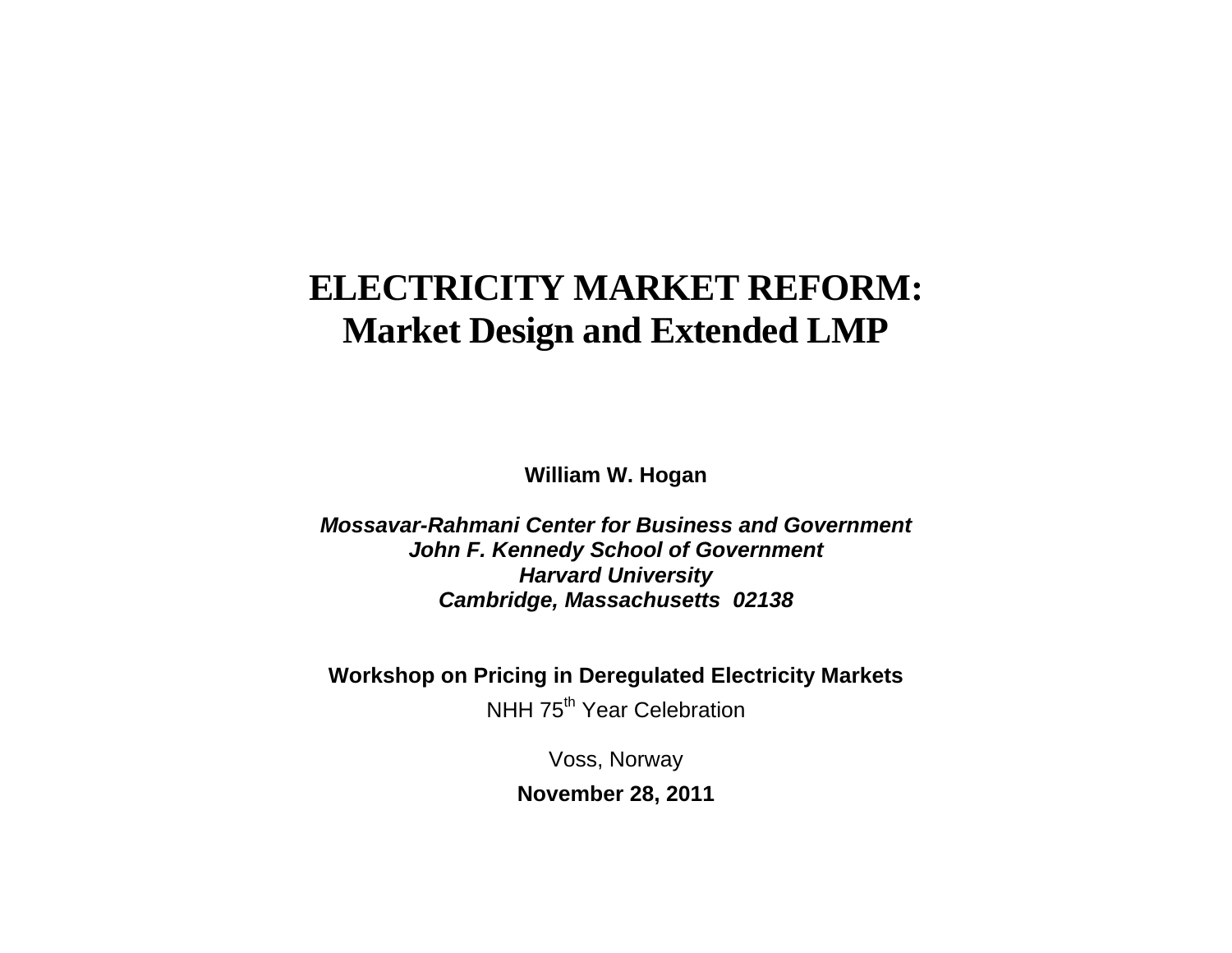## **ELECTRICITY MARKET Energy Pricing and Uplift Payments**

**Energy dispatch is continuous but unit commitment requires discrete decisions. Bid-based, security constrained, combined unit commitment and economic dispatch presents a challenge in defining market-clearing prices.** 

- **Continuous convex economic dispatch** 
	- $\circ$  Electric power systems are almost convex, and use convex approximations for dispatch.<sup>1</sup>
	- <sup>o</sup> System marginal costs provide locational, market-clearing, linear prices.
	- <sup>o</sup> Linear prices support the economic dispatch.
- $\bullet$  **Discrete, economic, unit commitment and dispatch** 
	- <sup>o</sup> Start up and minimum load restrictions enter the model.
	- <sup>o</sup> System marginal costs not always well-defined.
	- <sup>o</sup> There may be no linear prices that support the commitment and dispatch solution.

<sup>1</sup> J. Lavaei and S. H. Low, "Zero duality gap in optimal power flow problem," *IEEE Transactions on Power Systems*. To appear, 2011.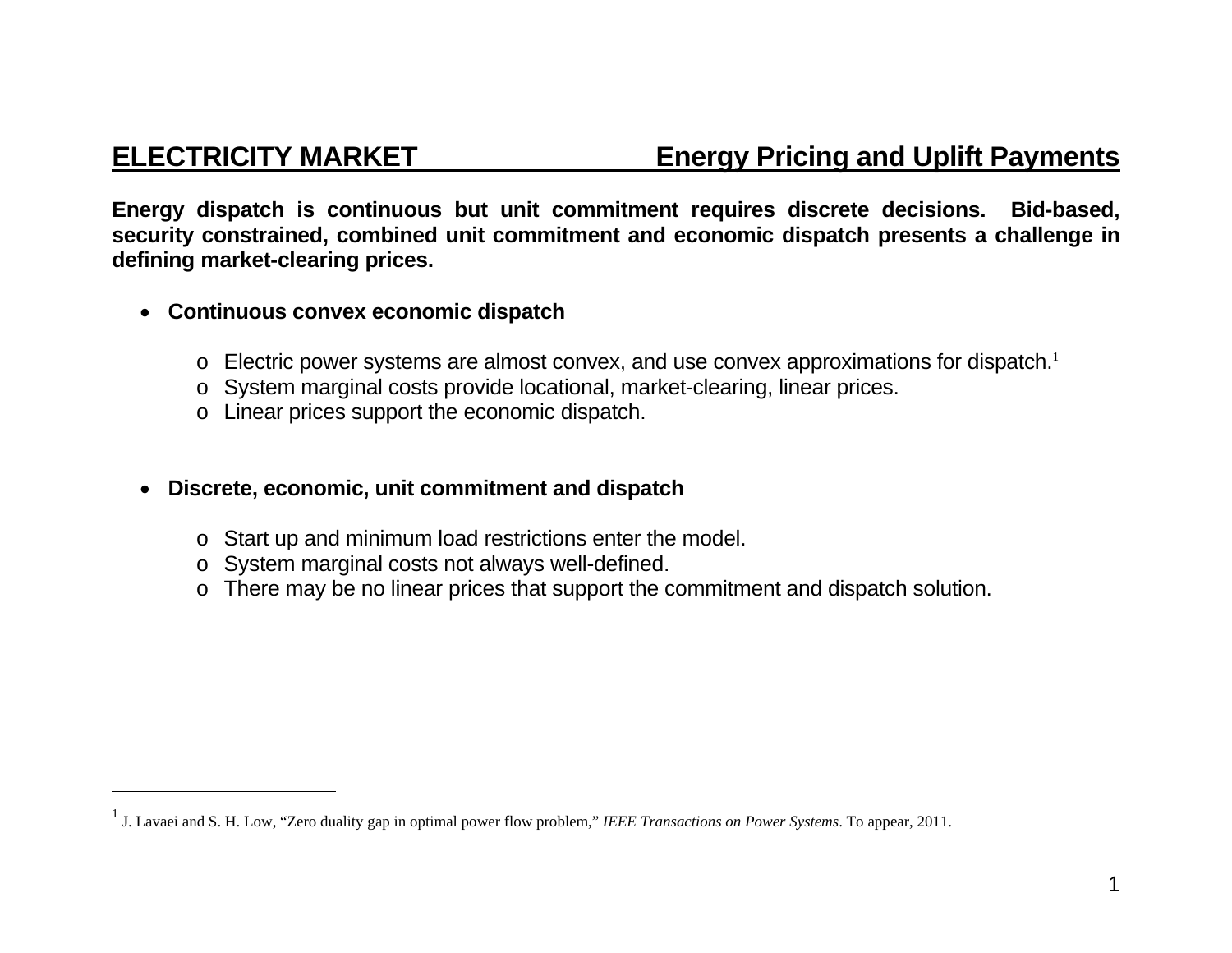## **ELECTRICITY MARKET** ELECTRICITY MARKET

**Energy dispatch is continuous, convex and yields linear prices.<sup>2</sup> A simplified example with two generating units illustrates both total and marginal costs.** 



<sup>&</sup>lt;sup>2</sup> Paul R. Gribik, William W. Hogan, and Susan L. Pope, "Market-Clearing Electricity Prices and Energy Uplift," Harvard University, December 31, 2007, available at www.whogan.com.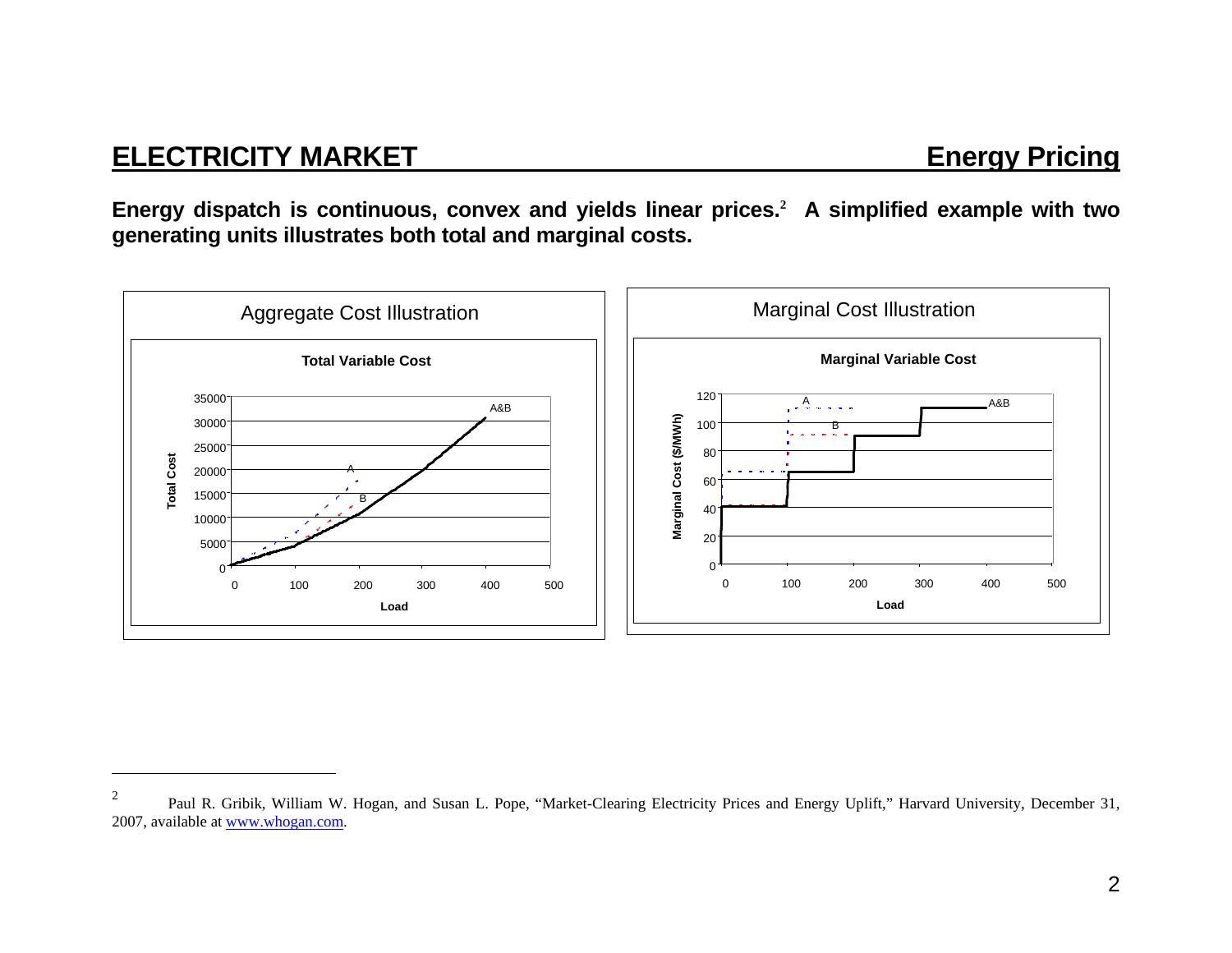### **Unit commitment requires discrete decisions. Now the second unit (B) has a startup cost.**



**Marginal cost-based linear prices cannot support the commitment and dispatch. The solution has been to make "uplift" payments to assure reliable and economic unit commitment.**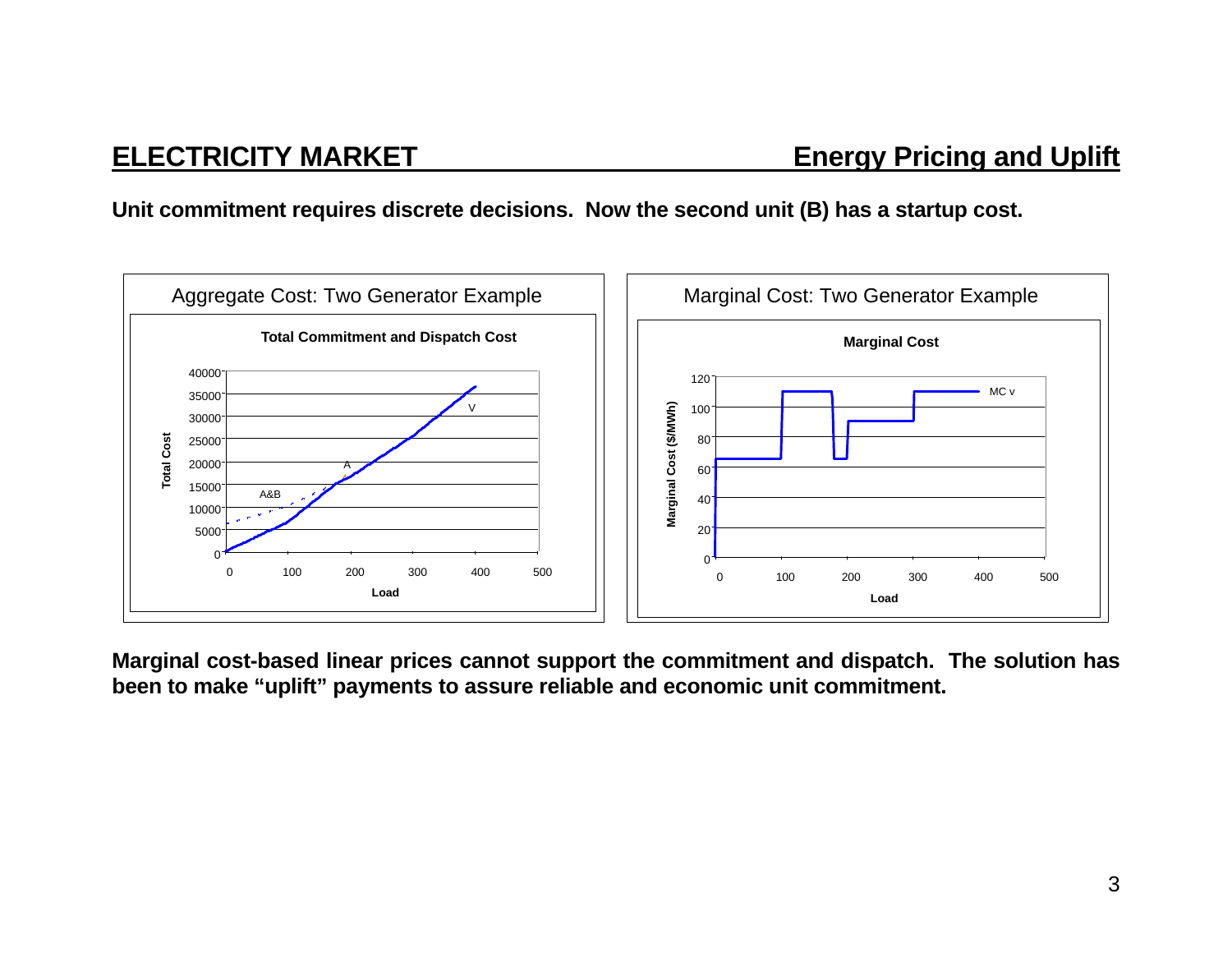**Selecting the appropriate approximation model for defining energy and uplift prices involves practical tradeoffs. All involve "uplift" payments to guarantee payments for bid-based cost to participating bidders (generators and loads), to support the economic commitment and dispatch.** 

### **Uplift with Given Energy Prices=Optimal Profit – Actual Profit**

### **Restricted Model (r)**

- <sup>o</sup> Fix the unit commitment at the optimal solution.
- <sup>o</sup> Determine energy prices from the convex economic dispatch.

### **Dispatchable Model (d)**

- o Relax the discrete constraints and treat commitment decisions as continuous.
- <sup>o</sup> Determine energy prices from the relaxed, continuous, convex model.

### **Extended Locational Marginal Pricing (ELMP) Model (h)**

- <sup>o</sup> Equivalent formulations
	- Select the energy prices from the convex hull of the cost function.
	- Select the energy prices from the Lagrangean relaxation (i.e., usual dual problem for pricing the joint constraints).
- o Resulting energy prices minimize the total uplift.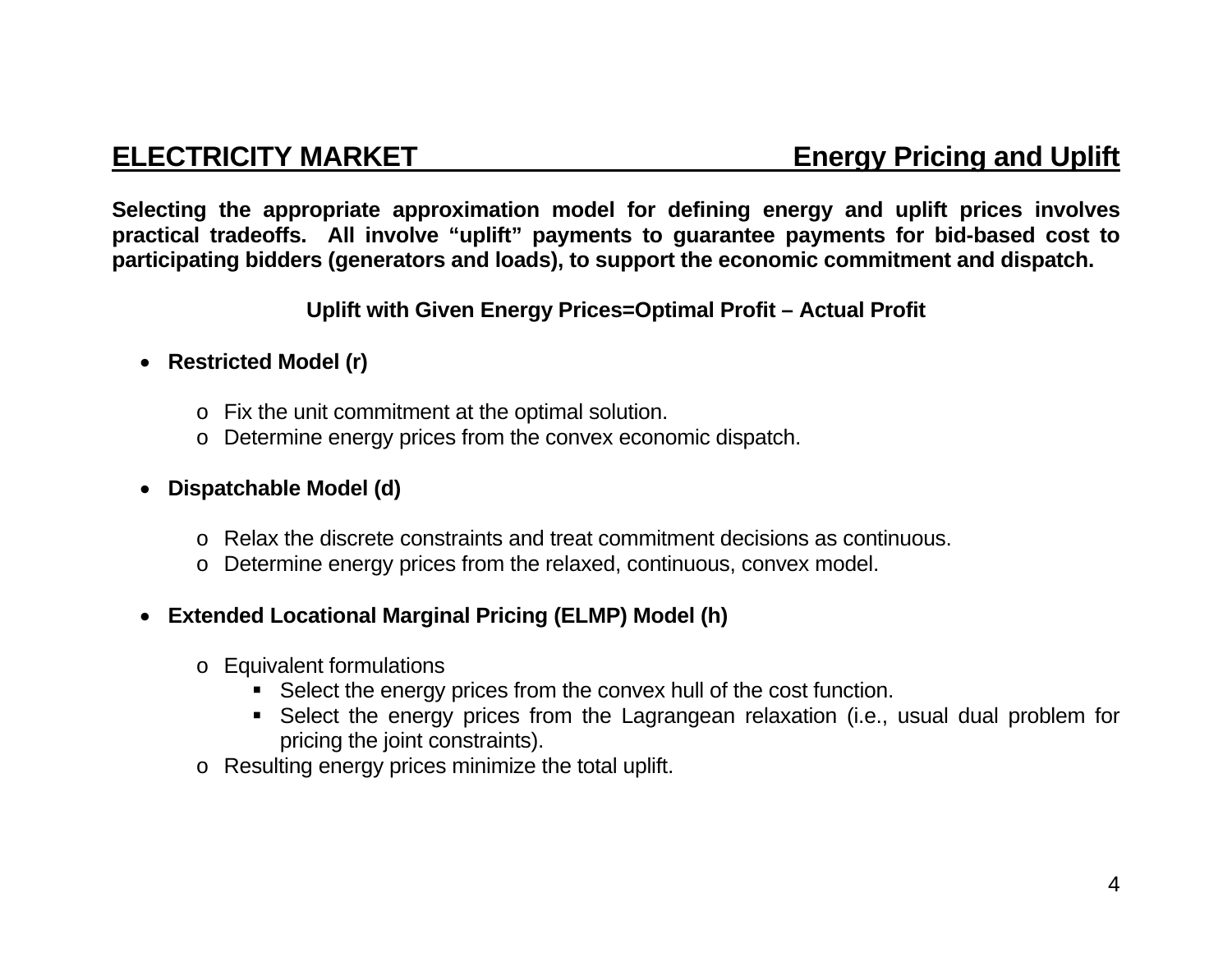**A formulation that separates out the discrete variables (** *u* **) serves to distinguish the modeling approaches.<sup>3</sup> Here assume that the problem is convex but for the integer restriction on the commitment variables. The optimal commitment is**  $u^{\circ}$ **.** 

**Unit commitment and dispatch** 

$$
v(y) = Min \t f(x,u)
$$
  
\n
$$
s.t. \t g(x) = y
$$
  
\n
$$
u = 0,1.
$$

**Restricted Model (r)** 

$$
v^{r}(y) = Min \t f(x, u)
$$
  
\n
$$
s.t. \t g(x) = y
$$
  
\n
$$
u = u^{o}.
$$

 $\bullet$ **Dispatchable Model (d)** 

> $(y)$  $(x,u)$  $=$  *Min*  $f(x, u)$ <br> $\underset{u}{\sum}$ s*t*.  $g(x) = y$  $d(y) = Min$   $f(x,$  $0 \le u \le 1$ .  $(x,u) \in X$  $v^a(y) = Min$  *f*  $(x, u)$  $\in$  $=$

## **ELECTRICITY MARKET Energy Pricing and Uplift**

<sup>&</sup>lt;sup>3</sup> For a further discussion of dual price functions, see M. Bjørndal and K. Jörnsten, "Equilibrium prices supported by dual price functions in markets with nonconvexities," *European Journal of Operational Research*, vol. 190, no. 3, pp. 768–789, 2008.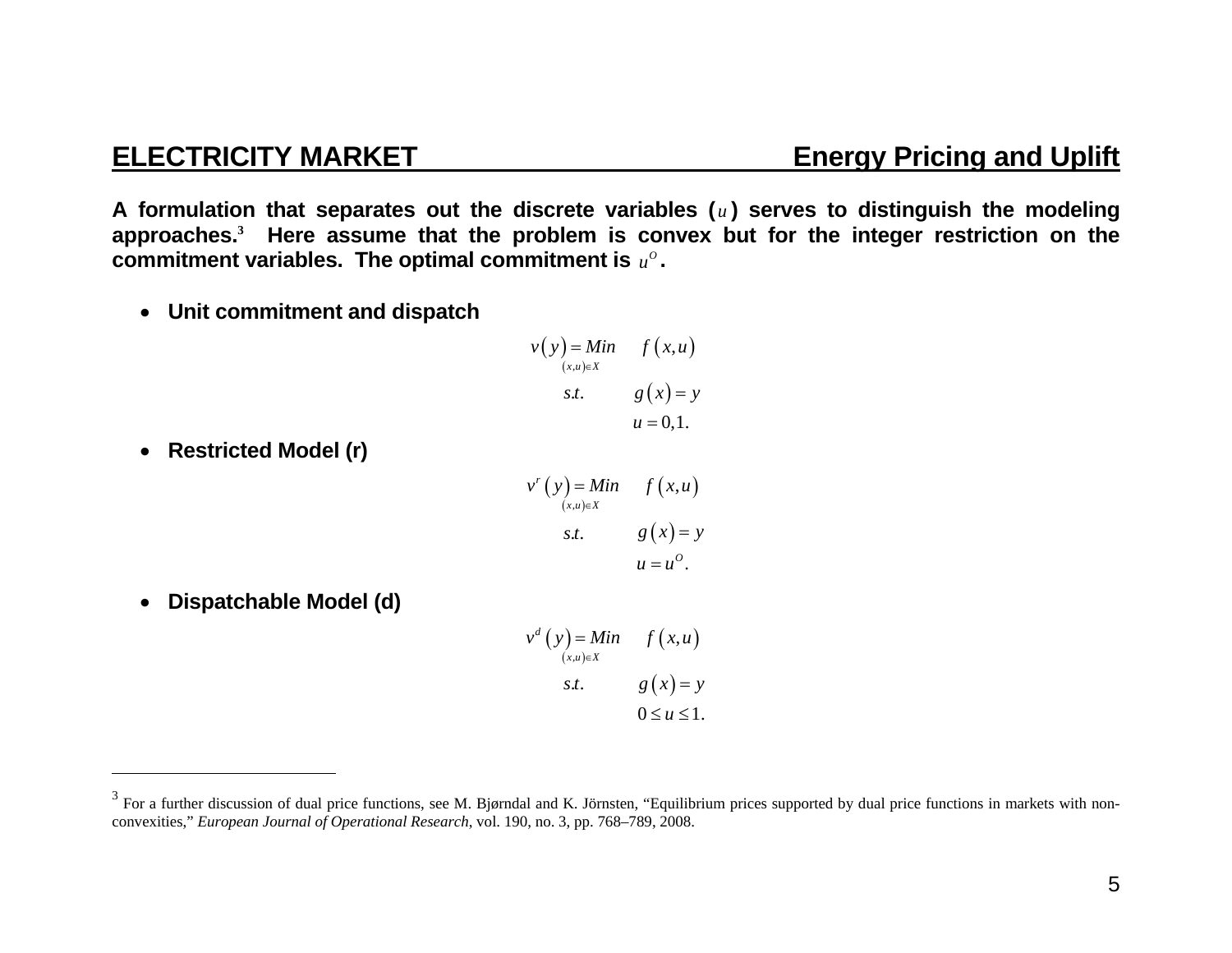### **Economic commitment and dispatch is a special case of a general optimization problem.**

$$
v(y) = \lim_{x \in X} \qquad f(x)
$$
  
s.t.  $g(x) = y$ .

From the perspective of a price-taking bidder, uplift is the difference between actual and optimal profits.

```
Actual profits: \pi(p, y) = py - v(y)\textsf{Optimal\ Profits:}~~ \pi^*(p) = \textsf{Max}\{pz - \nu(z)\}Uplift(p, y) = \pi^{*}(p) - \pi(p, y)
```
Classical Lagrangean relaxation and pricing creates a familiar dual problem.

$$
L(y, x, p) = f(x) + p(y - g(x))
$$
  

$$
\hat{L}(y, p) = \inf_{x \in X} \{ f(x) + p(y - g(x)) \}
$$
  

$$
v^{h}(y) = \sup_{p} \hat{L}(y, p) = \sup_{p} \{ \inf_{x \in X} \{ f(x) + p(y - g(x)) \} \}
$$

The optimal dual solution minimizes the uplift, and the "duality gap" is equal to the minimum uplift.

$$
v(y) - vh(y) = Inf Uplift(p, y) = Uplift(ph, y).
$$

In general, the solutions can be such that:

$$
v^d(y) < v^h(y) < v^r(y) = v(y),
$$
  
\n
$$
p^d \neq p^h \neq p^r.
$$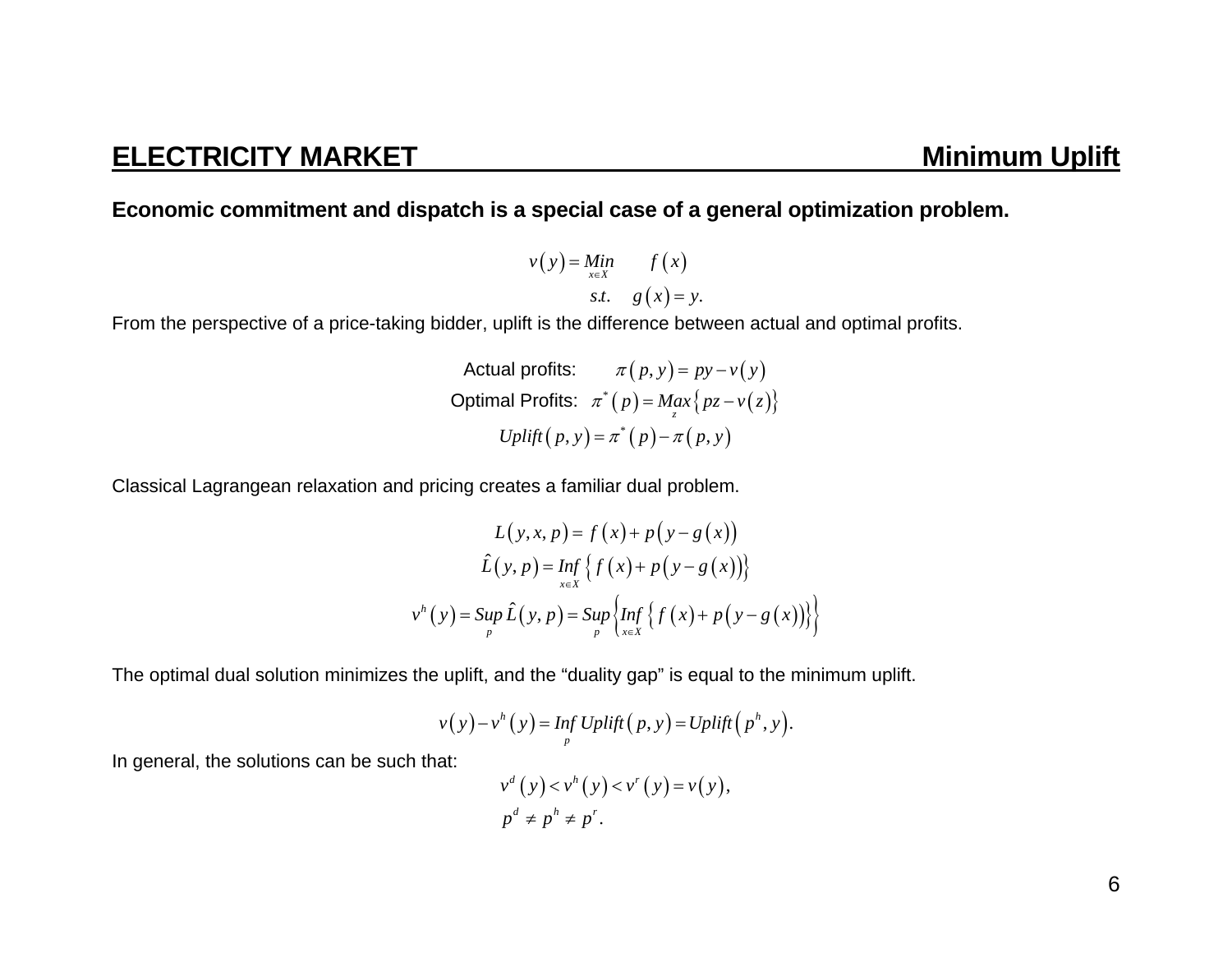## **ELECTRICITY MARKET Energy Pricing and Uplift**

### **Comparing illustrative energy pricing and uplift models.**



**Both the relaxed dispatchable and ELMP models produce "standard" implied supply curve. The ELMP model produces the minimum uplift.**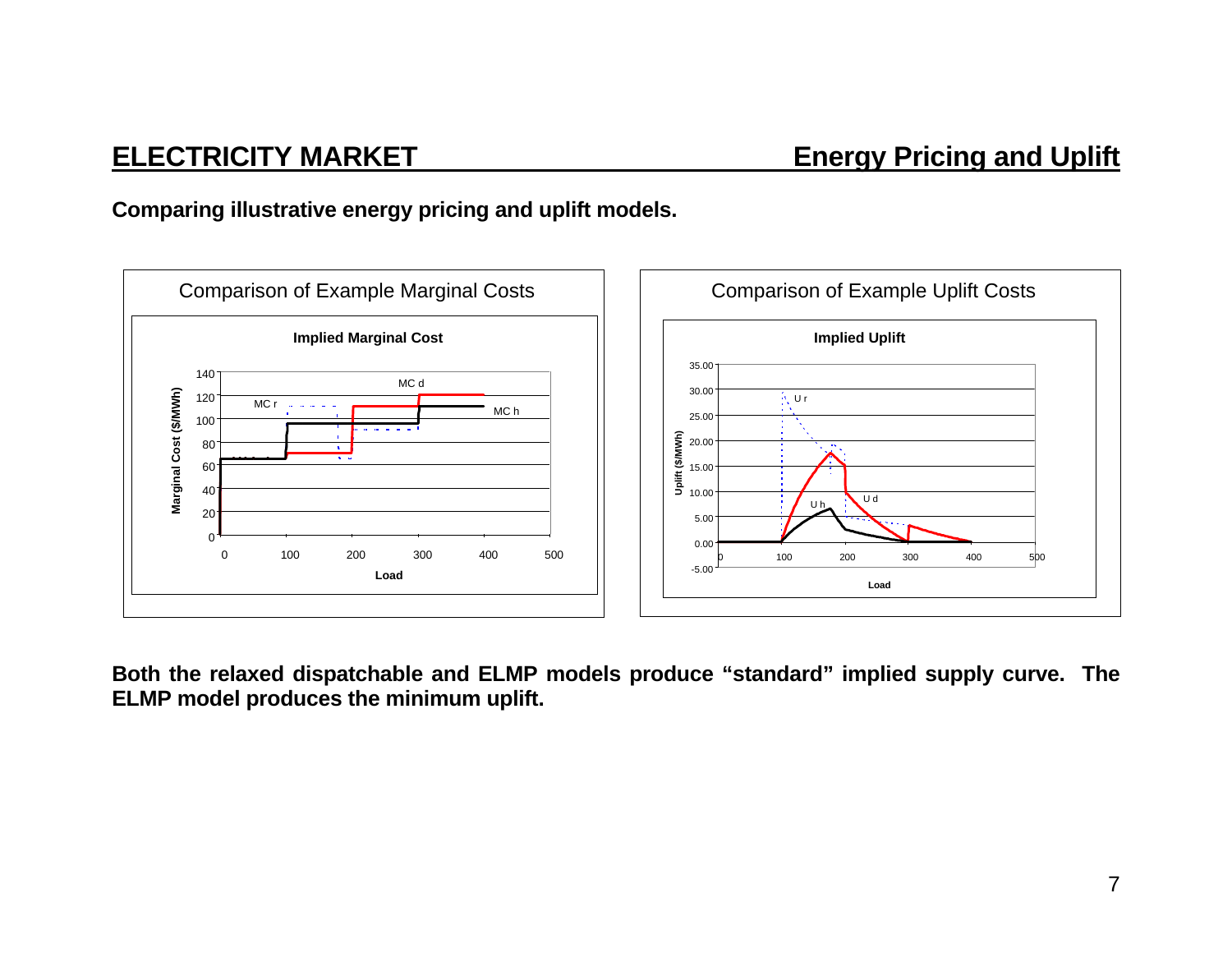### **Alternative pricing models have different features and raise additional questions.**

- **Computational Requirements.** Dispatchable model is the easiest case, ELMP model the hardest. But not likely to be a significant issue. Approximate solutions (e.g., NYISO model) may be workable.
- **Network Application.** All models compatible with network pricing and reduce to standard LMP in the convex case.
- **Operating Reserve Demand.** All models compatible with existing and proposed operating reserve demand curves.
- **Solution Independence.** Restricted model sensitive to actual commitment. Relaxed and ELMP models (largely) independent of actual commitment and dispatch.
- **Financial Transmission Rights.** Transmission revenue collected under the market clearing solution would be sufficient to meet the obligations under the FTRs. However, this may not be true for the revenues under the economic dispatch, which is not a market clearing solution at the ELMP prices, even though the FTRs are simultaneously feasible. The FTR uplift amount included in the decomposition of the total uplift that is minimized by the ELMP prices. This uplift payment would be enough to ensure revenue adequacy of FTRs under ELMP pricing.<sup>4</sup>
- **Day-ahead and real-time interaction.** With uncertainty in real-time and virtual bids, expected realtime price is important, and may be similar under all pricing models.

<sup>&</sup>lt;sup>4</sup> Michael Cadwalader, Paul Gribik, William Hogan, Susan Pope, "Extended LMP and Financial Transmission Rights," Working Paper, June 9, 2010, available at www.whogan.com.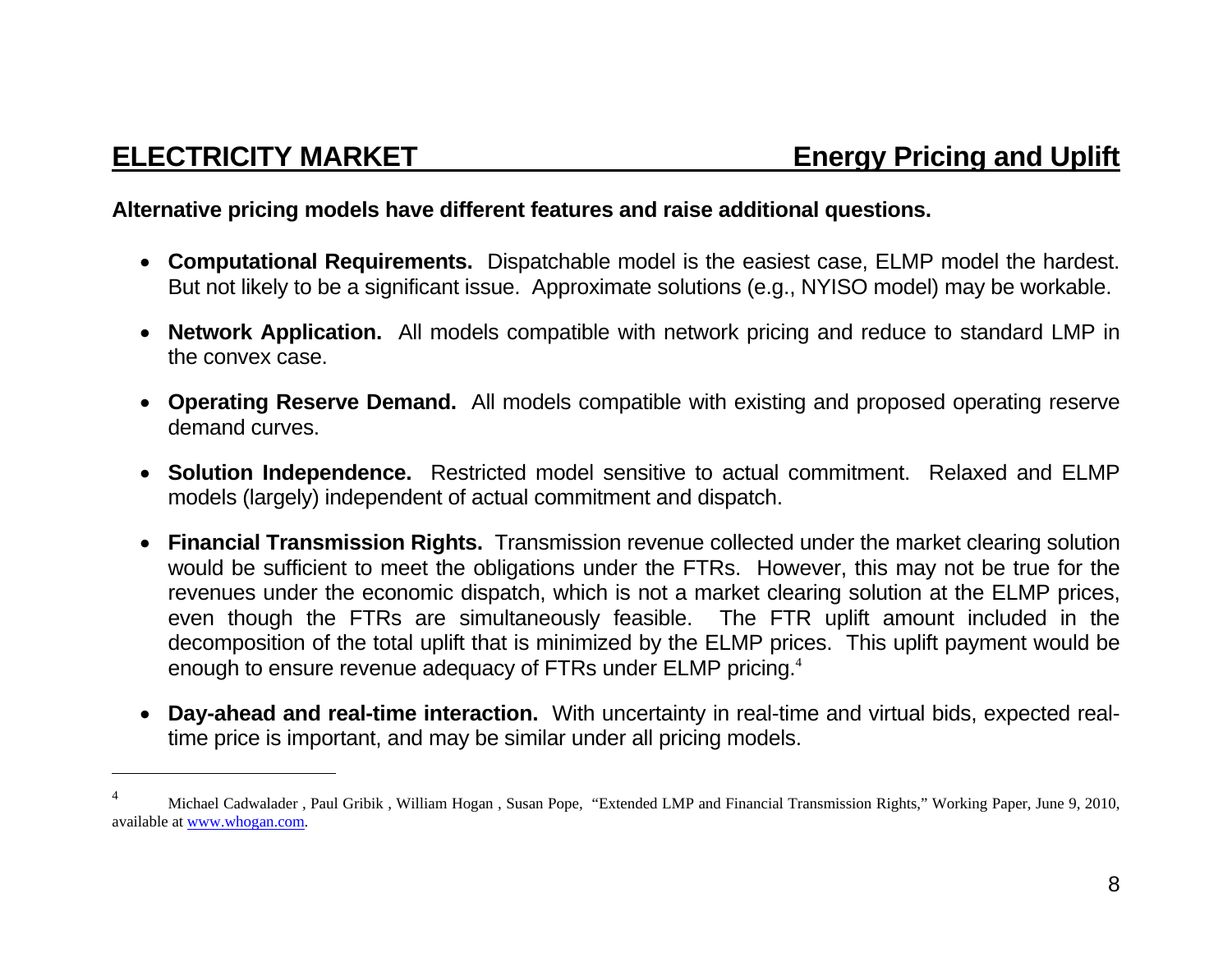**A "proof of concept" network example from the Midwest Independent System Operator illustrates ELMP in a larger scale dynamic day-ahead problem.** 

# Example Problem

- Example problem from November 2007.
	- Day-Ahead market (energy only).
	- Number of generators: 1009
	- Number of transmission constraints modeled: 18
	- Study period: 24 hours.
- Computer used: 64 bit desk top, 2.33GHz, 4GB of RAM running Windows XP 64 bit.
- Performance summary:
	- Number of iteration: 191
	- CPU time: 223s
- • The software was for proof of concept. It was not optimized for speed.
	- LPs solved using MATLAB. No performance enhancement methods such as hot-starting the LPs using solution from previous iteration were used.
	- All indications are that problem can be solved in practice.



10

Source: Paul Gribik, "Investigation of Convex Hull Pricing at Midwest ISO," MISO, September 2009.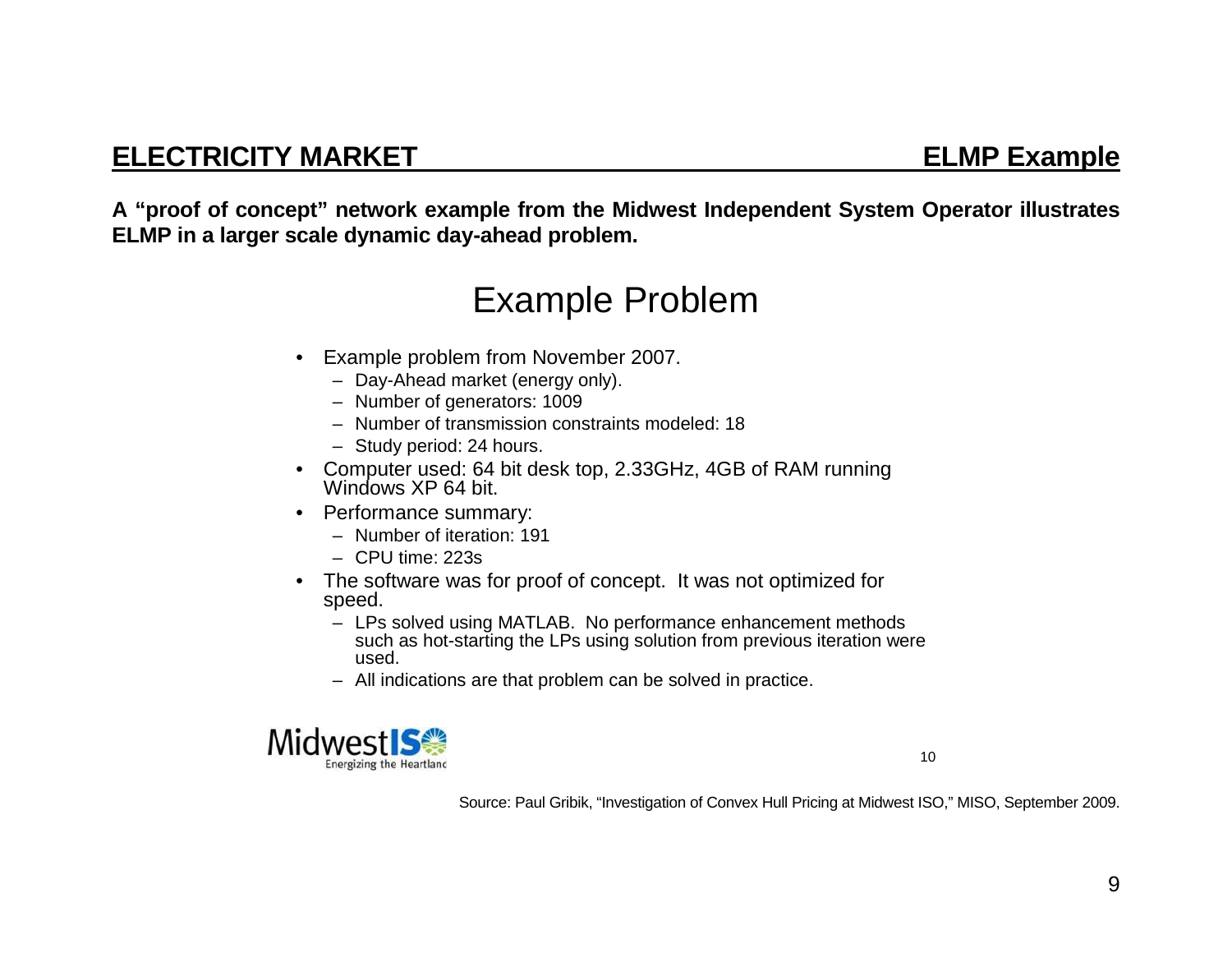### **A "proof of concept" network example from the Midwest Independent System Operator (cont.).**



# Dual Objective Function Value by Iteration

Source: Paul Gribik, "Investigation of Convex Hull Pricing at Midwest ISO," MISO, September 2009.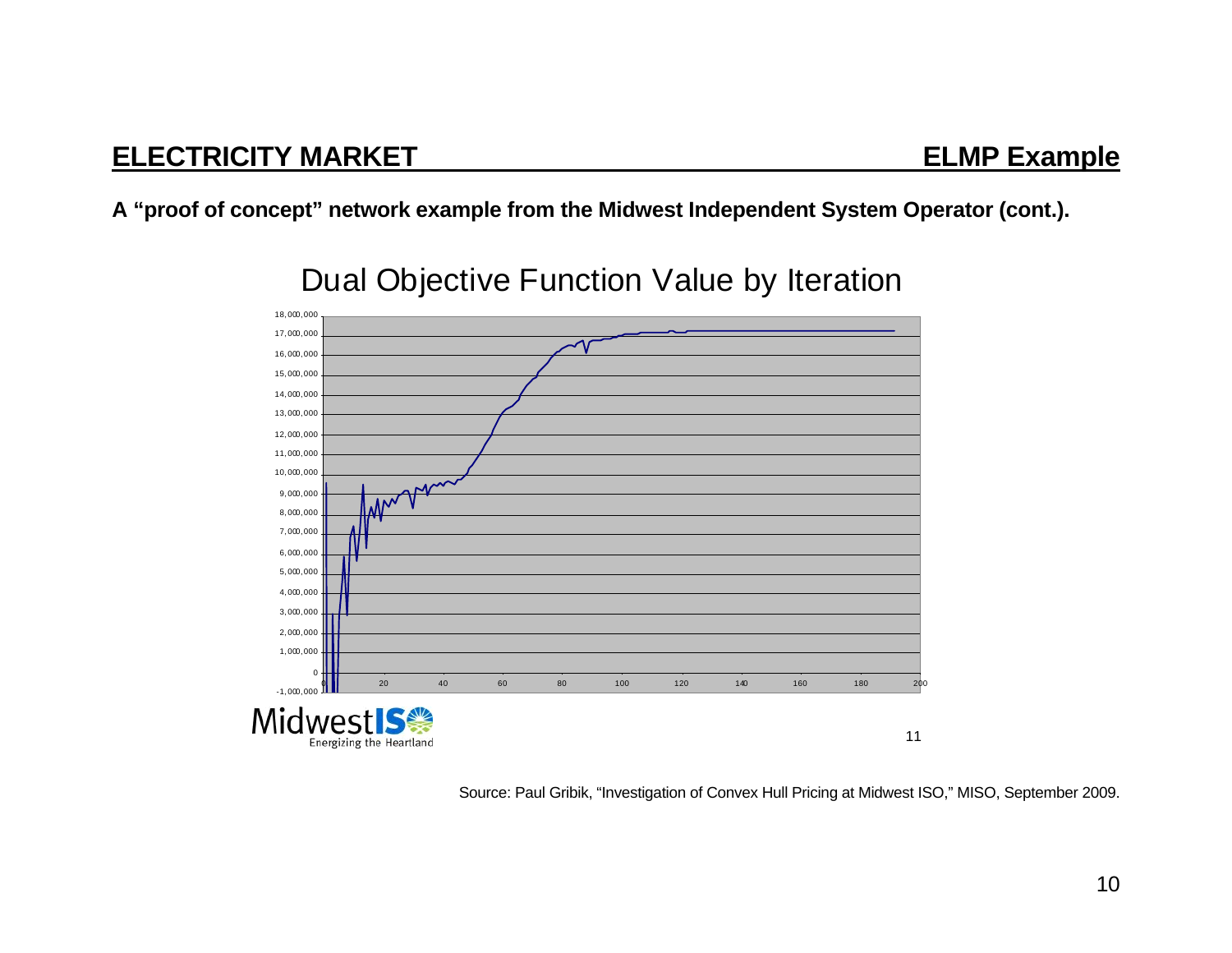**A "proof of concept" network example from the Midwest Independent System Operator (cont.).** 



Source: Paul Gribik, "Investigation of Convex Hull Pricing at Midwest ISO," MISO, September 2009.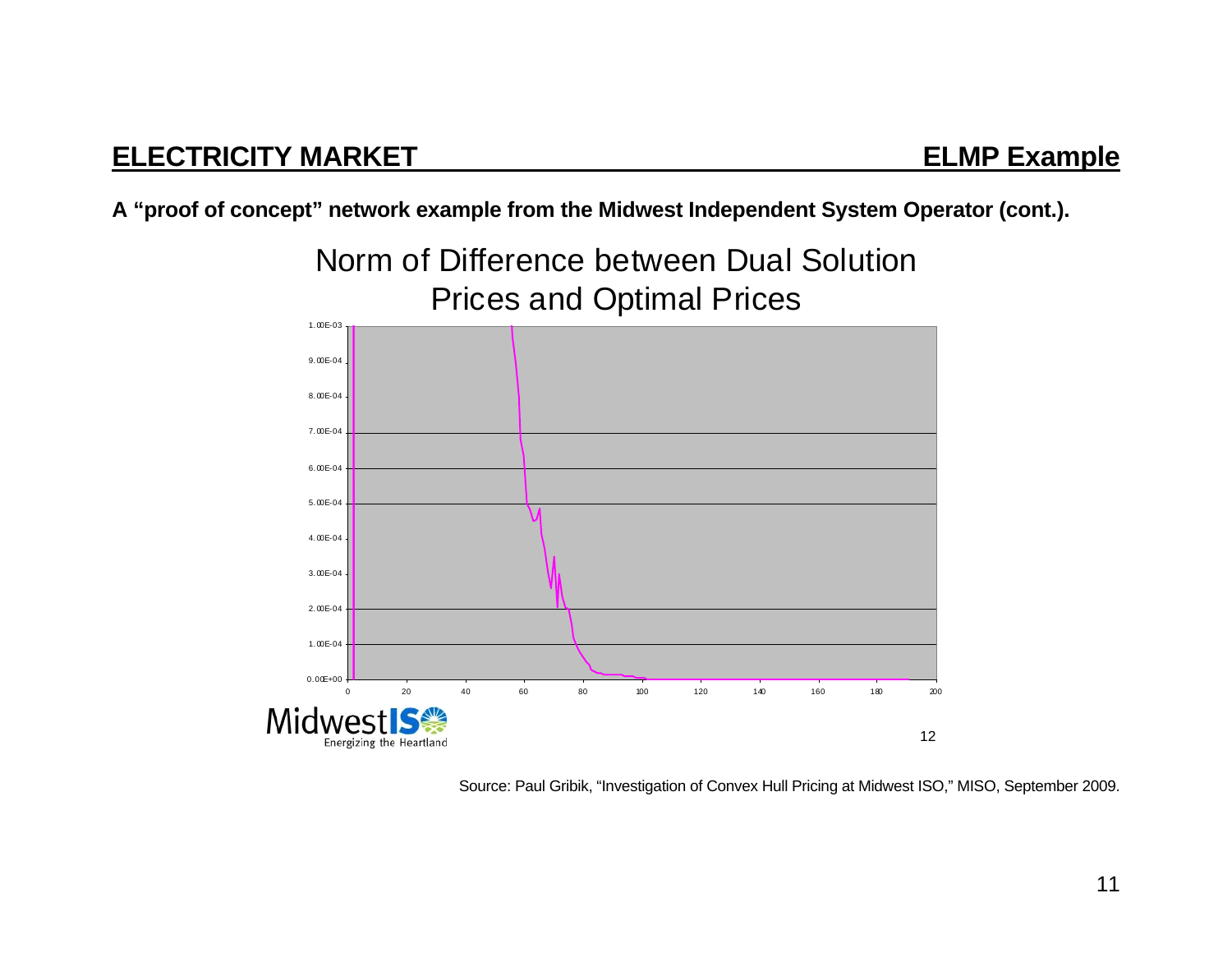**A "proof of concept" network example from the Midwest Independent System Operator (cont.).** 

# Comparison of Convex Hull Prices and Current Prices

• Convex hull prices at reference node compared to current prices at reference node:

| Hour       |              | -     | ÷    |          | ь       | 6                  |                      | 8    | u<br>÷                   | 0           |             | ١∠            |
|------------|--------------|-------|------|----------|---------|--------------------|----------------------|------|--------------------------|-------------|-------------|---------------|
|            | a            | 16.6  | 6.7  | 16.7     | 16.8    | 16.2.              | 16.<br>4             | 20.5 | הר                       | $\sim$      |             | OИ            |
| CHP        | -20.6<br>'n. | 19.   | 18.5 | 18.<br>и | 18.81   | 18.5 <sub>1</sub>  | 19.61                | 20.5 | oo.                      | 23.8        | 24.61       | 24.3          |
| Difference | ÷            | O. F. | 8    | 4        | ∽<br>D. | $\sim$ $\sim$<br>× | $\sim$<br>a ser<br>× | Ο    | $\sim$<br>$\overline{ }$ | $\sim$<br>а | ∽<br>$\sim$ | . .<br>$\sim$ |

| Hour             | з           | 4                           | 15                | 16             |              | 18               | 19.        | 20       | -                | רר<br>∠∠  | 23             | 24        | l Average                 |
|------------------|-------------|-----------------------------|-------------------|----------------|--------------|------------------|------------|----------|------------------|-----------|----------------|-----------|---------------------------|
| Jurrent<br>Hrice | วก<br>∠0.8! | 20.5I                       | 20.<br>4          | 20.6           | 20.5<br>Б.   | OЗ.<br>∍<br>∠J.∠ | 48.3       | 40.0     | 26.3<br>$\sim$ 1 | ີ່<br>o l | O A            | 18.4<br>4 | 21.8                      |
| СНР              | าว          | ~~<br>$\tilde{\phantom{a}}$ | 20.5 <sub>1</sub> | 20.2           | CO 41<br>.ol | 25.              | -57<br>.ol | 35.9     | 29.0<br>ΩI       | 25.51     | 24.2<br>$\sim$ | 23.2      | 24.0                      |
| Difference       | -<br>ت. ے   | -<br>.                      |                   | o<br>д<br>FU.S | U.S.         | ا ق.             | 8.<br>᠇    | -4<br>т. | -<br><u>.</u>    | -<br>ے .  | ÷<br>. .       | 4.8       | $\sim$ $\sim$<br><u>.</u> |

- The average convex hull price at the reference node is \$24.0/MWh compared to the average reference node price of \$21.8/MWh using current pricing structure.
	- The increase of \$2.2/MWh reflects the effects of including start-up and no-load costs in setting prices.



13

Source: Paul Gribik, "Investigation of Convex Hull Pricing at Midwest ISO," MISO, September 2009.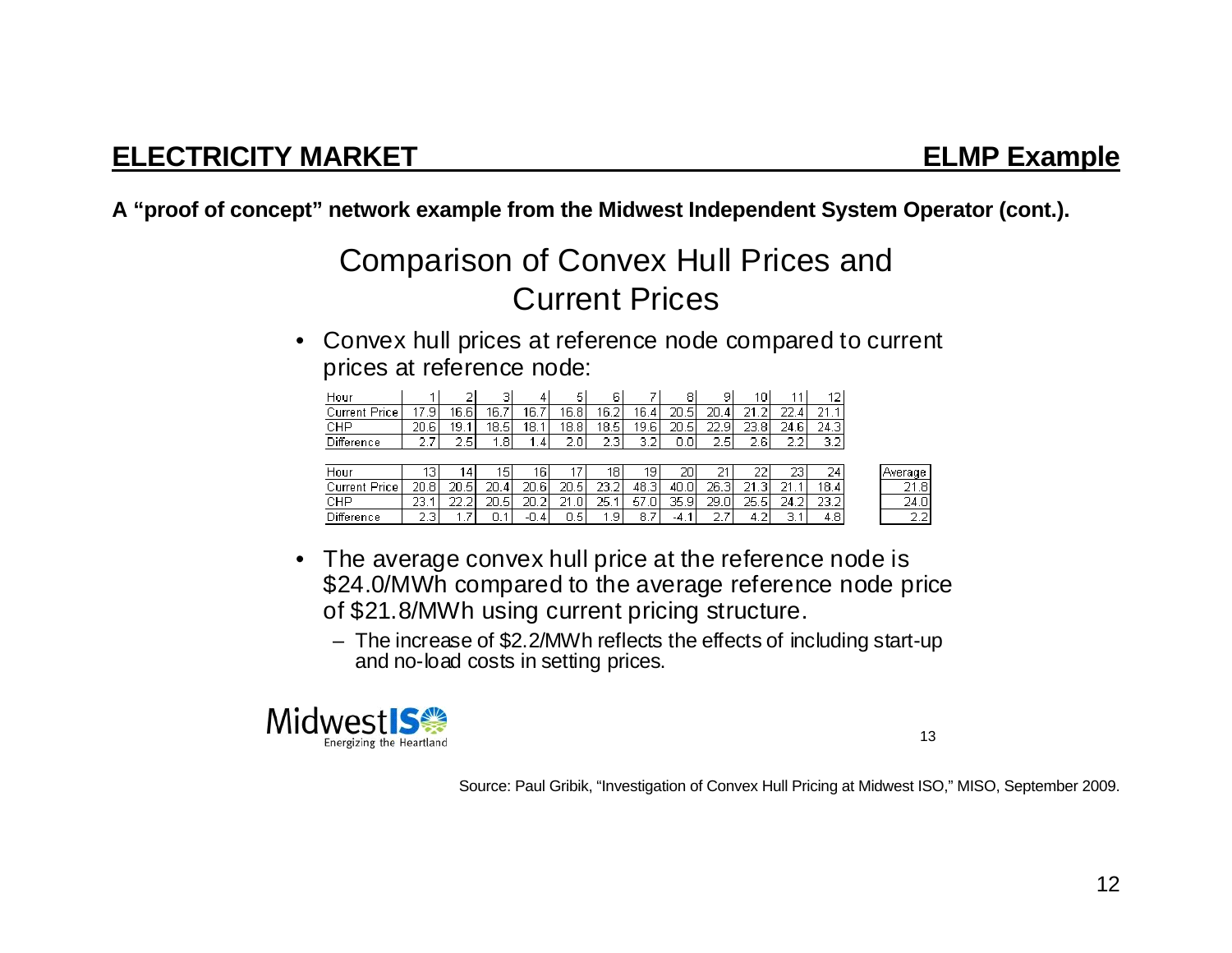**A real-time pricing model involves multiple periods and look ahead. Prices updated throughout the day on a rolling basis.** 

![](_page_13_Figure_3.jpeg)

- •Calculate ELMPs for a window containing the day of the RT Market.
- $\bullet$  As day progresses, current hour is the hour of interest in which we model 5 minute intervals.
	- Other hours may be modeled as single hour long intervals.
	- Could model 5 minute intervals in next hour to provide 5-minute interval-level informational ELMPs.
- • Use actual data for past intervals and forecast data for future intervals.
	- ELMPs calculated for current interval used for settlements.
	- ELMPs for other intervals are used for calculation only.
		- Past ELMPs frozen for settlement and future ELMPs are for informational purposes only.

![](_page_13_Picture_12.jpeg)

89

Source: Paul Gribik, "Extended LMP ("ELMP")," MISO, August 2010.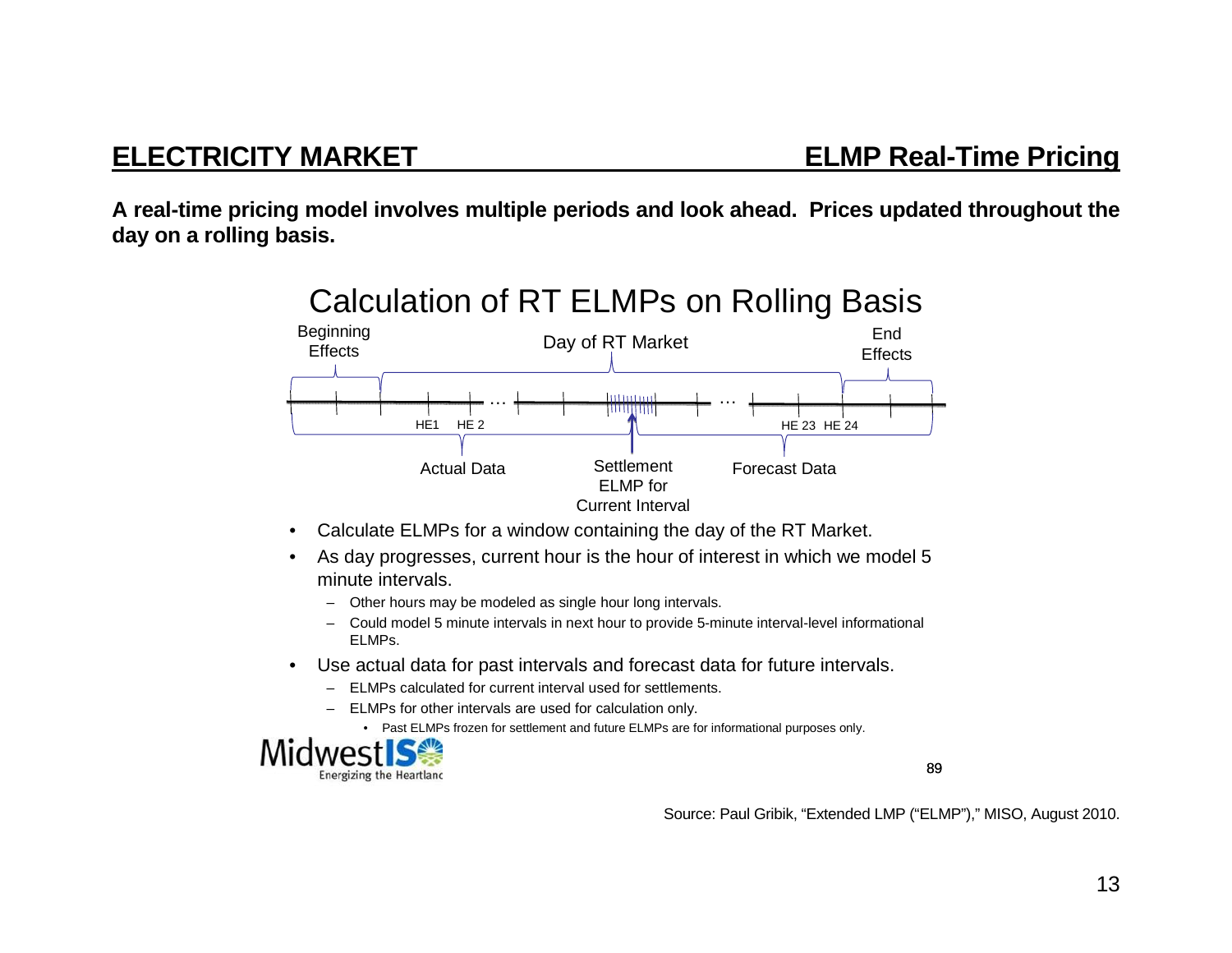**A real-time pricing model involves multiple periods and look ahead. Applying and ELMP framework involves choices about what is fixed and what is variable. Natural principles include:** 

- $\bullet$  **Real-time quantity anchor.** Conditioning to reflect evolving economic dispatch and commitment. For example, the pricing dispatch would account for ramping limits that constrain the degree that the pricing dispatch could deviate from the actual dispatch to ensure that the price market-clearing dispatch would always be feasible conditioned on the actual dispatch.
- $\bullet$  **Real-time price consistency.** Given that the actual conditions equal the forecast conditions, the methodology produces the same set of prices.

**For actual commitment and dispatch, past decisions are sunk and real-time quantity anchors apply.** 

**The pricing model could employ more flexibility. The Restricted model can meet both conditions by always ignoring fixed costs. But ELMP in general incorporates intertemporal constraints and reflects fixed costs of units not committed.**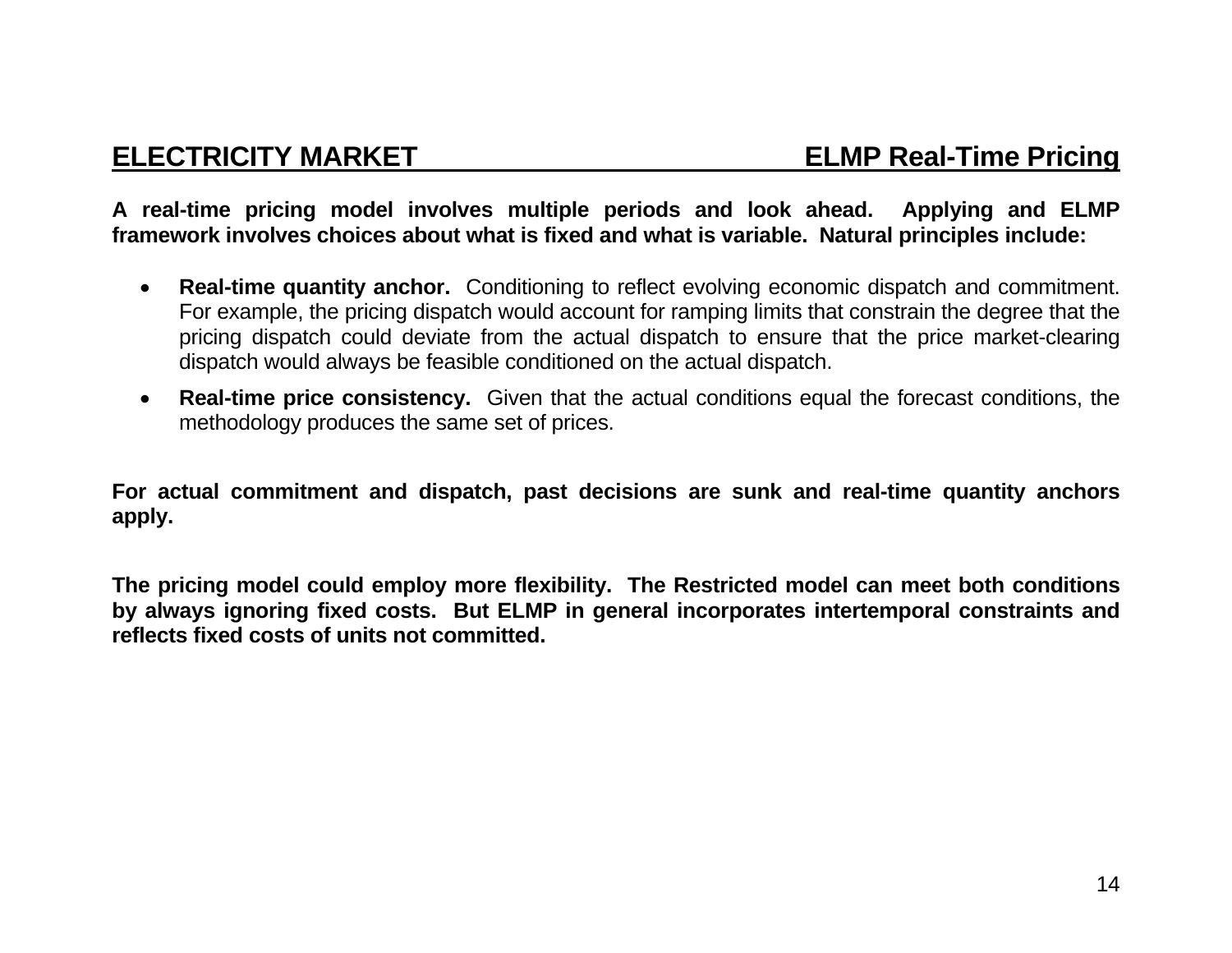**A stylized version of the unit commitment and dispatch problem for a fixed demand <sup>y</sup> is formulated in** (Gribik, Hogan, and Pope 2007) **as:** 

| $v(\{\mathbf{y}_t\}) = \inf_{\text{g,d,onstart}} \sum_{t} \sum_{i} \left( StartCost_{it} \cdot start_{it} + NoLoad_{it} \cdot on_{it} + GenCost_{it}(g_{it})\right)$ | Variables:     |                                                                                                                       |  |  |  |
|----------------------------------------------------------------------------------------------------------------------------------------------------------------------|----------------|-----------------------------------------------------------------------------------------------------------------------|--|--|--|
| subject to                                                                                                                                                           |                | start <sub>it</sub> = $\begin{cases} 0$ if unit i is not started in period t<br>1 if unit i is started in period t    |  |  |  |
| $m_{it} \cdot on_{it} \leq g_{it} \leq M_{it} \cdot on_{it}$                                                                                                         | $\forall i, t$ |                                                                                                                       |  |  |  |
| $-ramp_{it} \leq g_{it} - g_{i,t-1} \leq ramp_{it}$                                                                                                                  | $\forall i, t$ | $on_{it} = \begin{cases} 0 \text{ if unit i is off in period t} \\ 1 \text{ if unit i is on in period t} \end{cases}$ |  |  |  |
| start <sub>it</sub> $\leq on_{it} \leq start_{it} + on_{i,t-1}$                                                                                                      | $\forall i, t$ |                                                                                                                       |  |  |  |
| start <sub>it</sub> = 0 or 1                                                                                                                                         | $\forall i, t$ | $g_{it}$ = output of unit i in period t                                                                               |  |  |  |
| $on_{ii} = 0$ or 1                                                                                                                                                   | $\forall i, t$ | $\mathbf{d}_{t}$ = vector of nodal demands in period t.                                                               |  |  |  |
| $\mathbf{e}^T\left(\mathbf{g}_t-\mathbf{d}_t\right)-LossFn_t\left(\mathbf{d}_t-\mathbf{g}_t\right)=0$                                                                | $\forall t$    |                                                                                                                       |  |  |  |
| $Flow_{kt}(\mathbf{g}_{t}-\mathbf{d}_{t}) \leq \overline{F}_{kt}^{\max}$                                                                                             | $\forall k, t$ |                                                                                                                       |  |  |  |
| $\mathbf{d}_{t} = \mathbf{y}_{t}$                                                                                                                                    | $\forall t.$   |                                                                                                                       |  |  |  |
| $y_t$ = vector of nodal loads in period t<br>$m_{\hat{i}}$ = minimum output from unit i in period t if unit is on                                                    |                |                                                                                                                       |  |  |  |
| $M_{it}$ = maximum output from unit i in period t if unit is on                                                                                                      |                |                                                                                                                       |  |  |  |
| $ramp_{\mu}$ = maximum ramp from unit i between period t-1 and period t                                                                                              |                |                                                                                                                       |  |  |  |
| <i>StartCost</i> <sub><i>it</i></sub> = Cost to start unit i in period t                                                                                             |                |                                                                                                                       |  |  |  |
| $Noloadit$ = No load cost for unit i in period t if unit is on                                                                                                       |                |                                                                                                                       |  |  |  |
| $\overline{F}_{1t}^{\text{max}}$ = Maximum flow on transmission constraint k in period t.                                                                            |                |                                                                                                                       |  |  |  |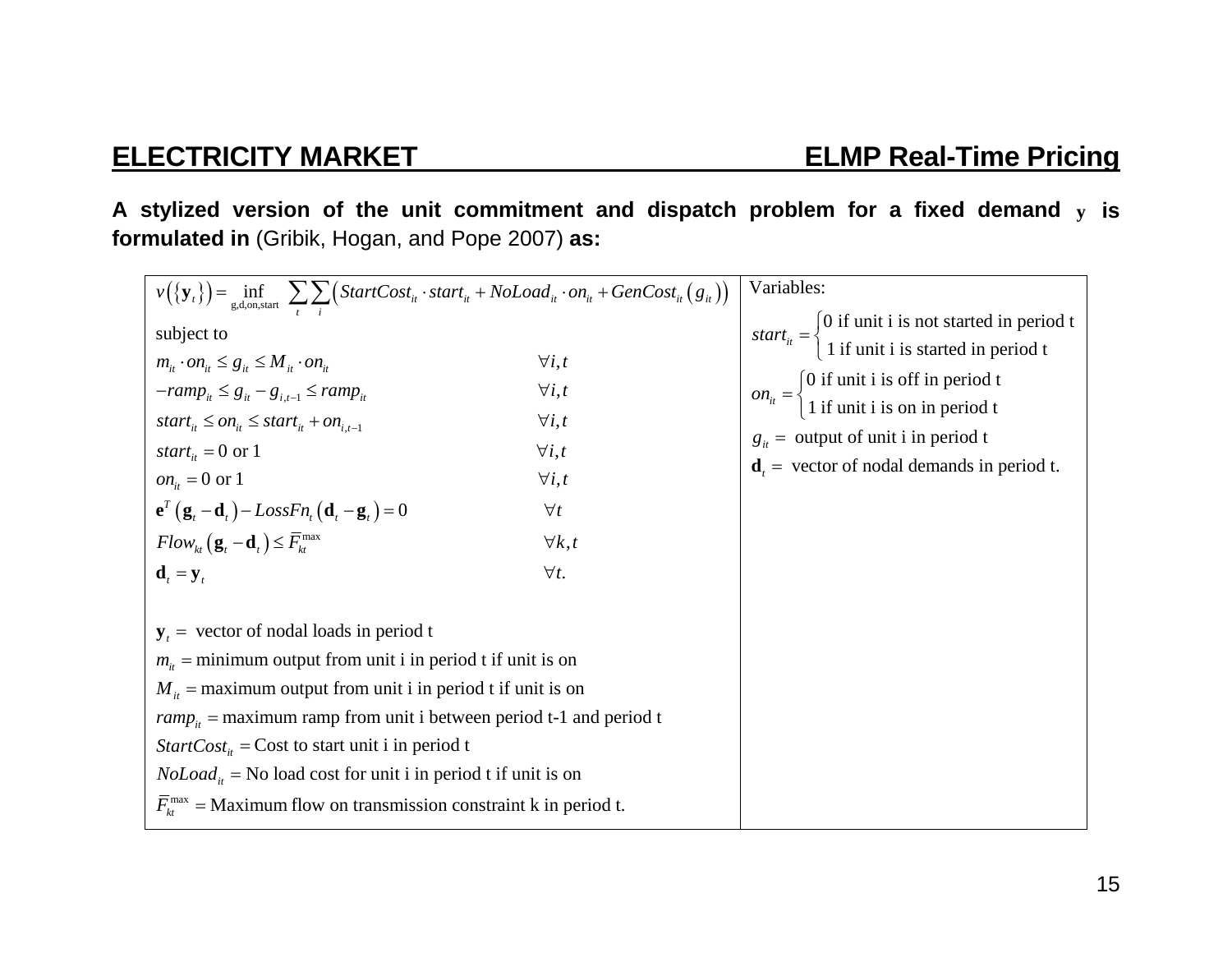**The ELMP is a solution <sup>p</sup> for the dual or convex hull problem with the loss and transmission limits included as constraints. A "market-clearing" solution is a solution to the inner problem for given prices p .** 

$$
v^{h}(\lbrace \mathbf{y}_{t} \rbrace) = \left\{ \begin{aligned} & + \sum_{t} \mathbf{p}_{t}^{T} \mathbf{y}_{t} \\ & \left\{ \begin{aligned} & \inf_{\mathbf{g}, \mathbf{d}, \mathbf{on}, \text{start}} \left\{ \begin{aligned} & - \sum_{t} \sum_{i} \left( StartCost_{it} \cdot start_{it} + Nolload_{it} \cdot on_{it} + GenCost_{it} \left( g_{it} \right) \right) \\ & \text{subject to} \\ & m_{it} \cdot on_{it} \leq g_{it} \leq M_{it} \cdot on_{it} \end{aligned} \right\} \\ & \text{subject to} \\ & m_{it} \cdot on_{it} \leq g_{it} \leq M_{it} \cdot on_{it} \qquad \forall i, t \\ & start_{it} \leq on_{it} \leq start_{it} + on_{i, t-1} \qquad \forall i, t \\ & start_{it} = 0 \text{ or } 1 \qquad \forall i, t \\ & \text{start}_{it} = 0 \text{ or } 1 \qquad \forall i, t \\ & e^{T}(\mathbf{g}_{t} - \mathbf{d}_{t}) - LossFn_{t}(\mathbf{d}_{t} - \mathbf{g}_{t}) = 0 \qquad \forall t \\ & Flow_{kt}(\mathbf{g}_{t} - \mathbf{d}_{t}) \leq \overline{F}_{kt}^{\text{max}} \qquad \forall k, t \qquad \forall k, t \end{aligned} \right\}
$$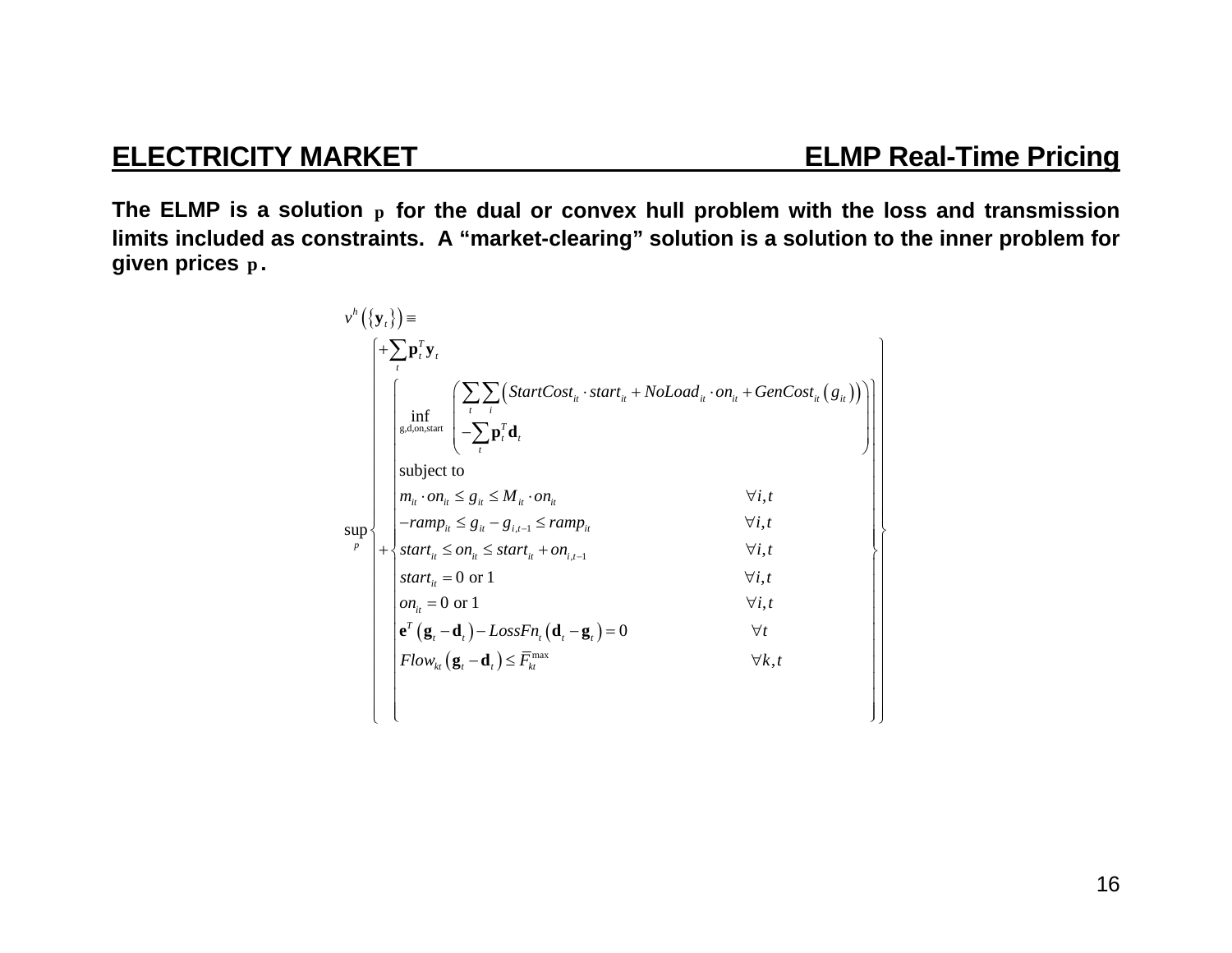**A sufficient condition for real-time price consistency in ELMP is that all commitment and dispatch variables that are in the economic dispatch or are assigned an uplift payment from the market-clearing solution be included in the pricing model. This allows for slowly pruning those offers that were not committed in either the economic commitment or the market-clearing commitment and are subsequently excluded from retroactive starts (** *Excluded* **). Hence, the**  conditional dual pricing model at time  $\tau$  could take as determined prices the prior periods  $p_1^*, p_2^*, \cdots p_{\tau-1}^*$  :

$$
v^{r}(\lbrace \mathbf{y}_{t} \rbrace) = \left\{\n\begin{aligned}\n& \int_{t}^{r} \mathbf{p}_{t}^{T} \mathbf{y}_{t} \\
& \int_{g,d,0n, \text{start}} \left( \frac{\sum_{i} \sum_{i} \left( \text{StartCost}_{i} \cdot \text{start}_{i} + \text{NoLoad}_{i} \cdot \text{on}_{i} + \text{GenCost}_{i} \left( g_{i} \right) \right)}{\sum_{i} \mathbf{p}_{t}^{T} \mathbf{d}_{t}} \right)\n\end{aligned}\n\right\}
$$
\n
$$
\text{subject to}
$$
\n
$$
m_{u} \cdot \text{on}_{u} \leq g_{u} \leq M_{u} \cdot \text{on}_{u}
$$
\n
$$
\left\{\n\begin{aligned}\n& \text{subject to} \\
& m_{u} \cdot \text{on}_{u} \leq g_{u} \leq M_{u} \cdot \text{on}_{u} \\
& \text{start}_{u} \leq g_{u} - g_{i,t-1} \leq \text{ramp}_{u} \\
\text{start}_{u} \leq \text{on}_{u} \leq \text{start}_{u} + \text{on}_{i,t-1} \\
& \text{start}_{u} = 0 \text{ or } 1 \\
& \text{on}_{u} = 0 \text{ or } 1 \\
& \text{if} \\
& \text{if} \\
\mathbf{p}_{t} = \mathbf{p}_{t}^{*}, t \leq \tau - 1\n\end{aligned}\n\right\}
$$
\n
$$
\left\{\n\begin{aligned}\n& \text{if} \\
\text{if} \\
\text{if} \\
\text{if} \\
\text{if} \\
\text{if} \\
\text{if} \\
\text{if} \\
\text{if} \\
\text{if} \\
\text{if} \\
\text{if} \\
\text{if} \\
\text{if} \\
\text{if} \\
\text{if} \\
\text{if} \\
\text{if} \\
\text{if} \\
\text{if} \\
\text{if} \\
\text{if} \\
\text{if} \\
\text{if} \\
\text{if} \\
\text{if} \\
\text{if} \\
\text{if} \\
\text{if} \\
\text{if} \\
\text{if} \\
\text{if} \\
\text{if} \\
\text{if} \\
\text{if} \\
\text{if} \\
\text{if} \\
\text{if} \\
\text{if} \\
\text{if} \\
\text{if} \\
\text{if} \\
\
$$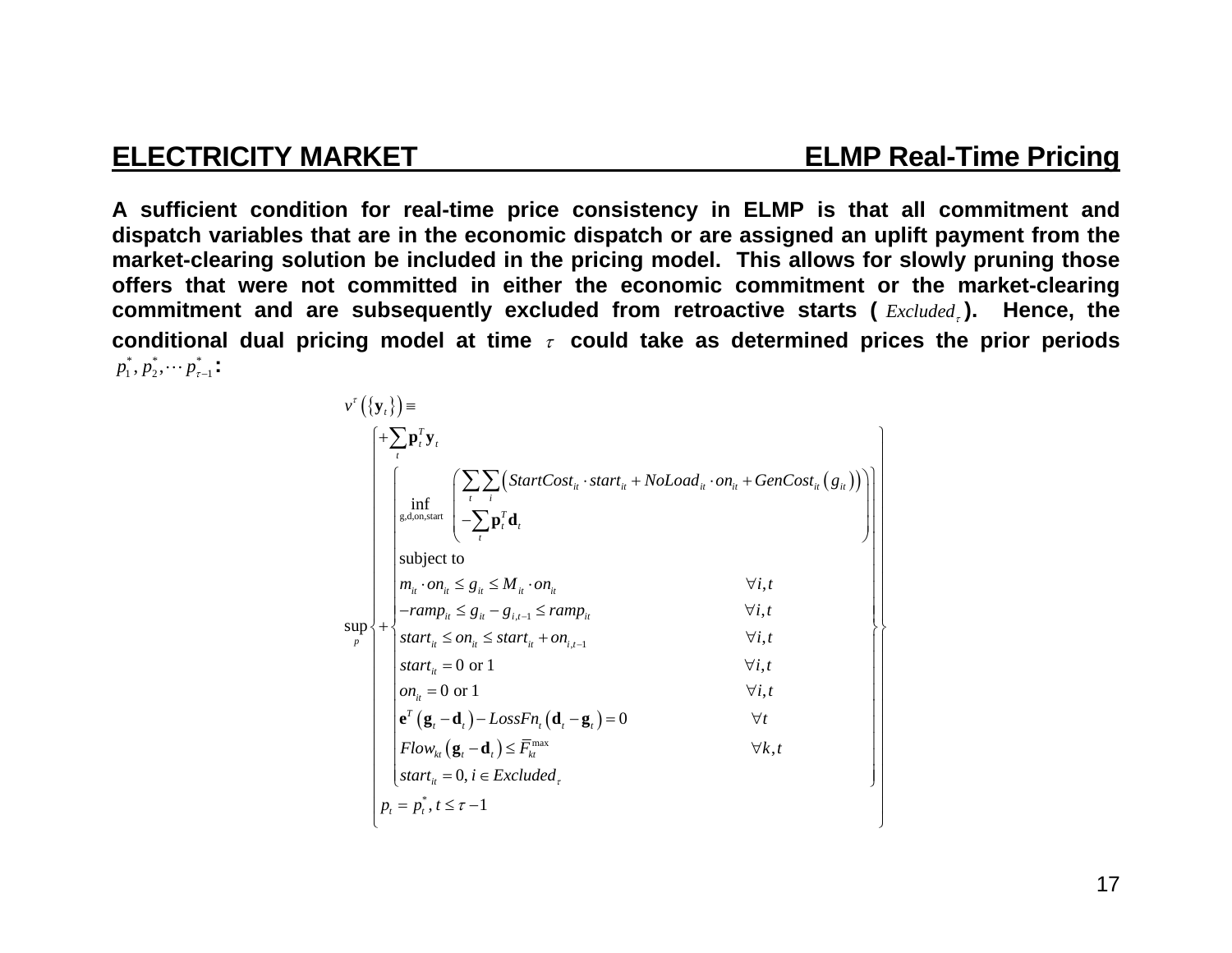**This model also has an interpretation as the ELMP model for a two stage dualization of the complicating constraints. First we fix the prices for prior periods and price out the constraints to include them as part of the objective function. Then we dualize this reduced model to find the remaining prices. The corresponding statement of the conditional dispatch problem for which we find the ELMP going forward is:** 

| $v^{\tau}(\{\mathbf{y}_{t}\})$ =                                                                                                                                                                                                                  |                         |
|---------------------------------------------------------------------------------------------------------------------------------------------------------------------------------------------------------------------------------------------------|-------------------------|
| $\inf_{g,d,\text{on,start}} \left( \frac{\sum_{t} \sum_{i} \left( StartCost_{it} \cdot start_{it} + NoLoad_{it} \cdot on_{it} + GenCost_{it} (g_{it}) \right)}{-\sum_{t \leq t-1} \mathbf{p}_{t}^{*T} (\mathbf{d}_{t} - \mathbf{y}_{t})} \right)$ |                         |
| subject to                                                                                                                                                                                                                                        |                         |
| $m_{ii} \cdot on_{ii} \leq g_{ii} \leq M_{ii} \cdot on_{ii}$                                                                                                                                                                                      | $\forall i. t$          |
| $-ramp_{it} \leq g_{it} - g_{i,t-1} \leq ramp_{it}$                                                                                                                                                                                               | $\forall i, t$          |
| start <sub>it</sub> $\leq$ on <sub>it</sub> $\leq$ start <sub>it</sub> + on <sub>it-1</sub>                                                                                                                                                       | $\forall i. t$          |
| start <sub>it</sub> = 0 or 1                                                                                                                                                                                                                      | $\forall i. t$          |
| $on_{ii} = 0$ or 1                                                                                                                                                                                                                                | $\forall i, t$          |
| $\mathbf{e}^T (\mathbf{g}_t - \mathbf{d}_t) - LossFn_t (\mathbf{d}_t - \mathbf{g}_t) = 0$                                                                                                                                                         | $\forall t$             |
| $Flow_{kt}(\mathbf{g}_{t}-\mathbf{d}_{t}) \leq \overline{F}_{kt}^{\max}$                                                                                                                                                                          | $\forall k.t$           |
| start <sub>it</sub> = 0, $i \in Excluded$                                                                                                                                                                                                         |                         |
| $\mathbf{d}_{t} = \mathbf{y}_{t}$                                                                                                                                                                                                                 | $\forall t \geq \tau$ . |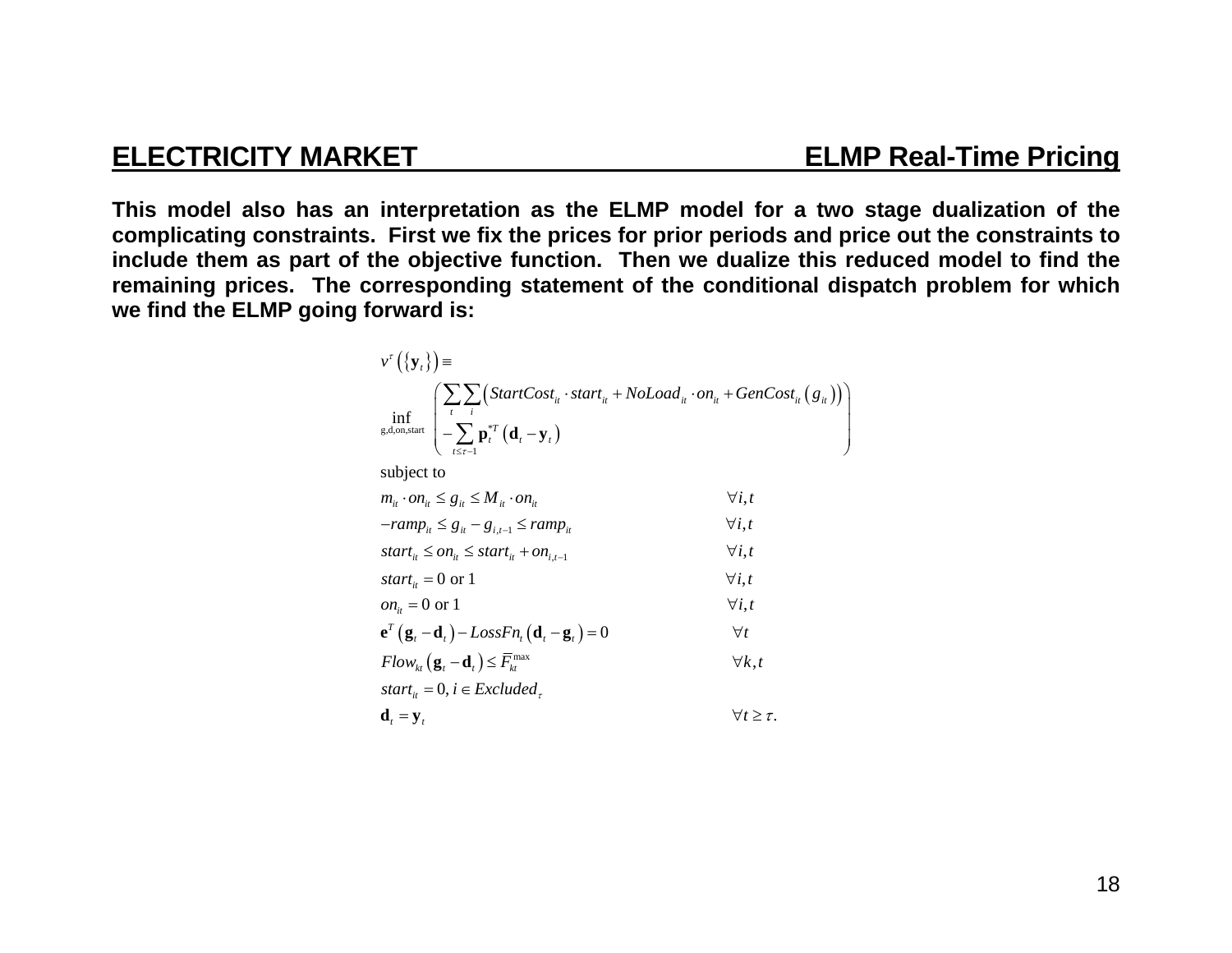### **ELECTRICITY MARKET ELMP Real-Time Pricing**

**Another approach for real-time price consistency in ELMP is to fix past decisions in the inner "market clearing" solution, as well as fixing the prices. Hence, the conditional market-clearing**  pricing model at time  $\tau$  would take the determined prices  $p_1^*,p_2^*,\cdots p_{\tau-1}^*$  and market clearing dispatch  $z^{\tau} = \{ \text{g}_t, \text{d}_t, \text{on}_t, \text{start}_t \}^{\tau}_1$  for the prior periods as fixed and solve as the pricing model:

$$
v^{r}(\lbrace \mathbf{y}_{t} \rbrace) = \left\{\n\begin{array}{c}\n+\sum_{i} \mathbf{p}_{i}^{T} \mathbf{y}_{t} \\
\int_{\text{g.d. on, start}} \left\{\n\begin{array}{c}\n\sum_{i} \sum_{i} \left( StartCost_{it} \cdot start_{it} + Nolload_{it} \cdot on_{it} + GenCost_{it} (g_{it})\right) \\
-\sum_{i} \mathbf{p}_{i}^{T} \mathbf{d}_{t} \\
\text{subject to} \\
m_{it} \cdot on_{it} \leq g_{it} \leq M_{it} \cdot on_{it} & \forall i, t \\
-\n\end{array}\n\right\}\n\left\{\n\begin{array}{c}\n\text{subject to} \\
m_{it} \cdot on_{it} \leq g_{it} \leq M_{it} \cdot on_{it} & \forall i, t \\
-\n\text{ramp}_{it} \leq g_{it} - g_{i,t-1} \leq \text{ramp}_{it} & \forall i, t \\
\text{start}_{it} \leq on_{it} \leq start_{it} + on_{i,t-1} & \forall i, t \\
\text{start}_{it} = 0 \text{ or } 1 & \forall i, t \\
\text{start}_{it} = 0 \text{ or } 1 & \forall i, t \\
\mathbf{e}^{r} (\mathbf{g}_{t} - \mathbf{d}_{t}) - LossFn_{t} (\mathbf{d}_{t} - \mathbf{g}_{t}) = 0 & \forall t \\
Flow_{kt} (\mathbf{g}_{t} - \mathbf{d}_{t}) \leq \overline{F}_{kt}^{\text{max}} & \forall k, t \\
\downarrow^{r-1} = z^{r-1} \\
p_{t} = p_{t}^{*}, t \leq \tau - 1\n\end{array}\n\right\}
$$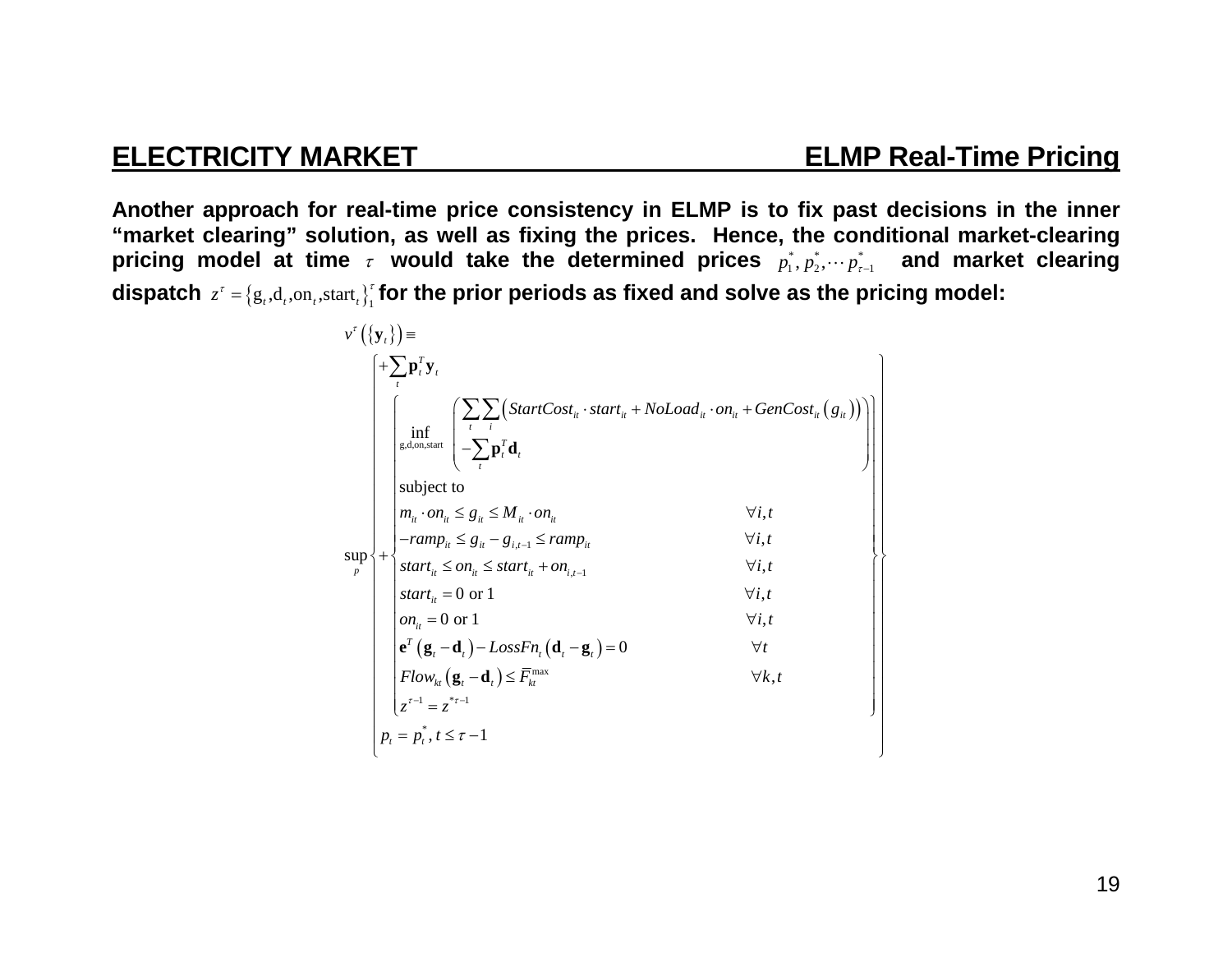**A two period example illustrates the solution and properties of pricing model. The simplified structure with only fixed costs for one plant and variable costs for the other allows us to determine the solution from the graph of critical regions in the dual space of the prices.** 

![](_page_20_Figure_3.jpeg)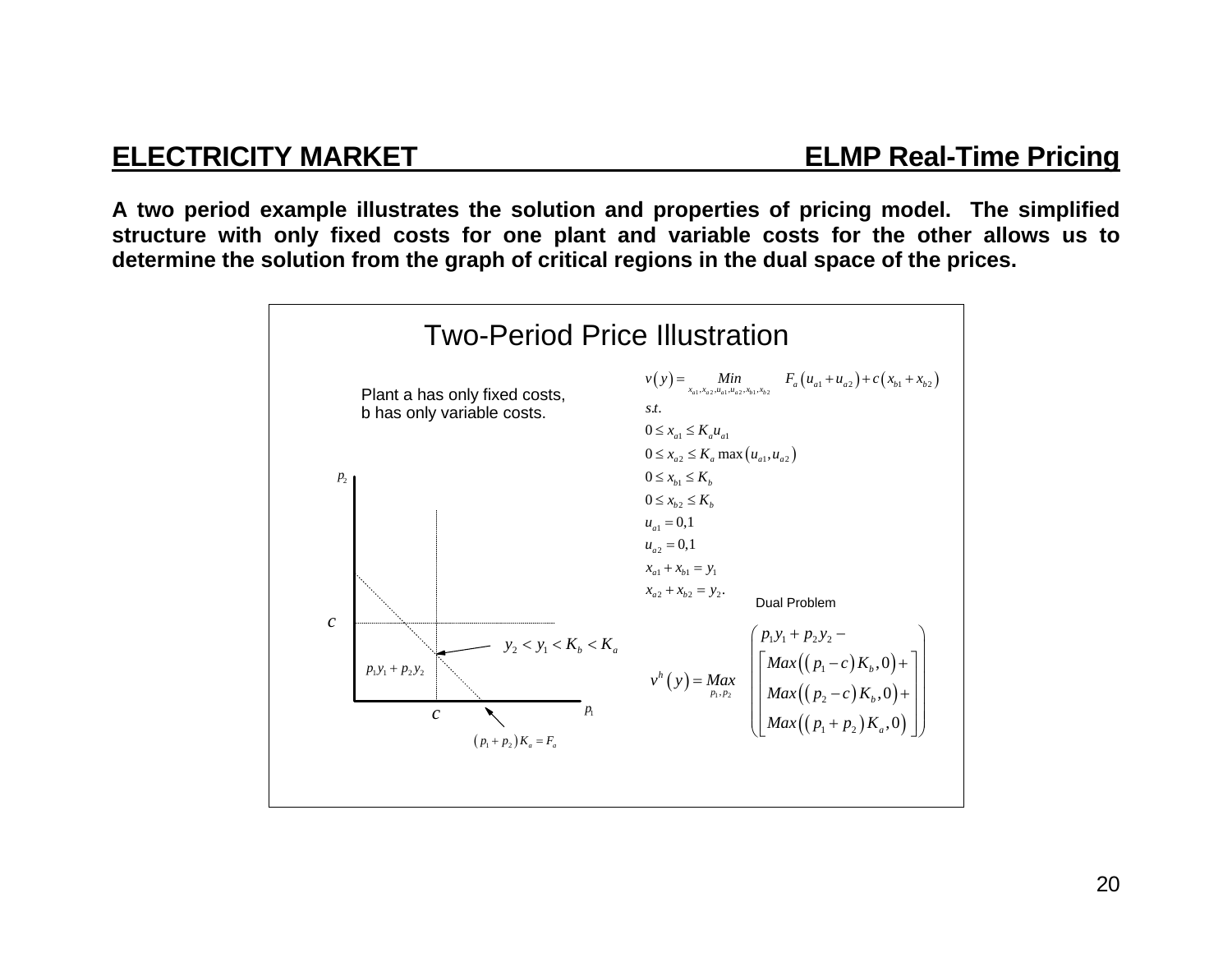**A related version with different assumptions about the relation of costs illustrates the different solutions that can arise in the conditional dual and conditional market-clearing pricing problems in the second period.** 

![](_page_21_Figure_3.jpeg)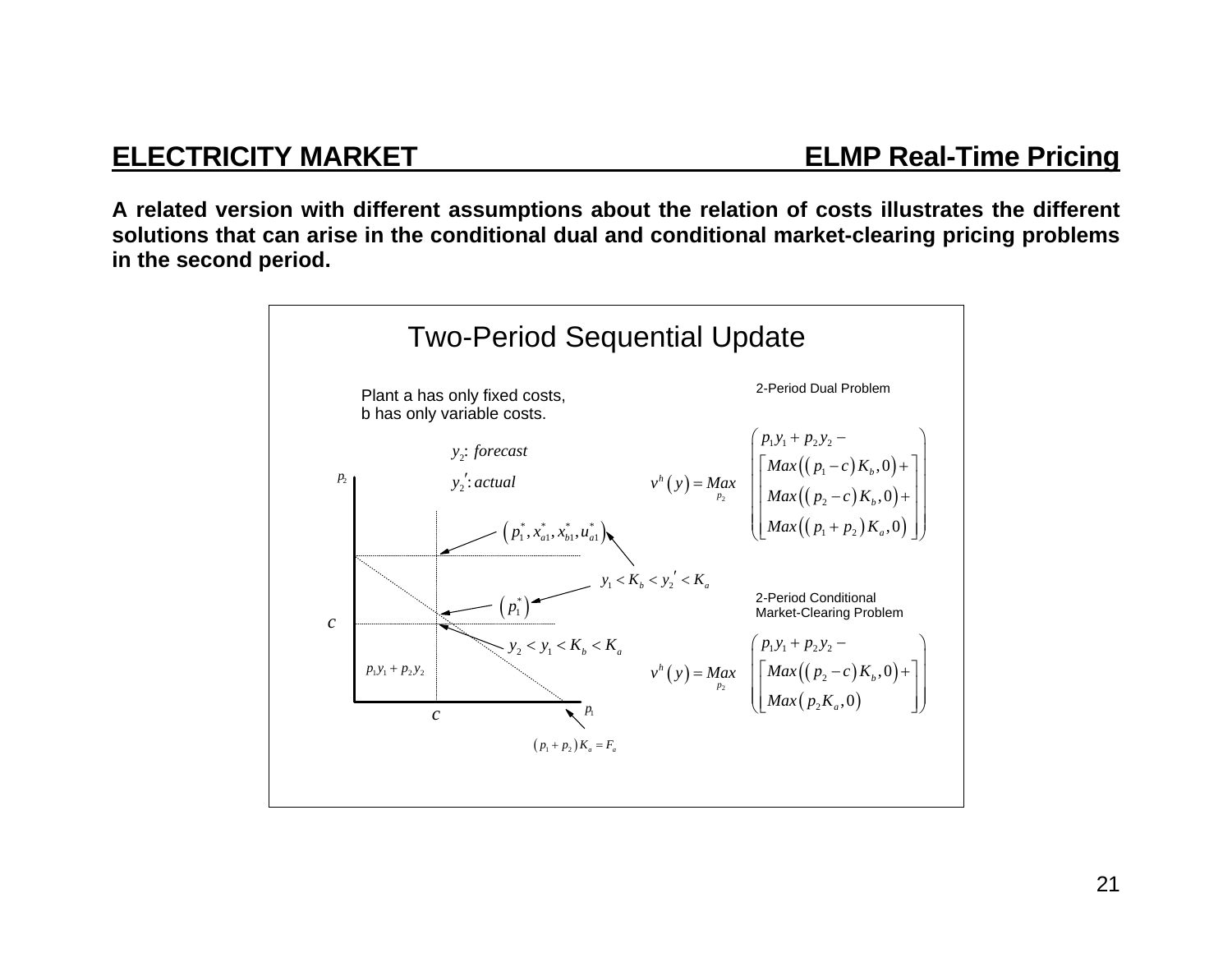**Approximations of an ELMP real-time pricing model would include.** 

- $\bullet$ **Block Loaded Units.** Variablize the average cost of units that are all on or off.
- $\bullet$ **Fixed Cost Allocation.** The UK Pool solution with on and off peak periods.
- $\bullet$ **Relaxation Variants.** Combine relaxed formulation with ad hoc fixed cost allocations.
- $\bullet$ **Price Conditioning.** Set different windows and horizons for price consistency objective.

**An objective is to obtain a workable pricing model.** 

- $\bullet$  **Integrated With Day-Ahead.** Support a two-settlement system and virtual bids equating dayahead and expected real-time prices.
- $\bullet$  **Rolling Real-Time Pricing Updates:** Simplified separable approximations are easiest to implement. Intertemporal interactions and conditional price models present pother tradeoffs.
- $\bullet$ **Stakeholder Testing and Verification.** Simple simulations to understand market impacts.<sup>5</sup>

<sup>&</sup>lt;sup>5</sup> For further details on MISO implementation effort, see <u>https://www.midwestiso.org/Library/MeetingMaterials/Pages/ELMPTT.aspx</u>.